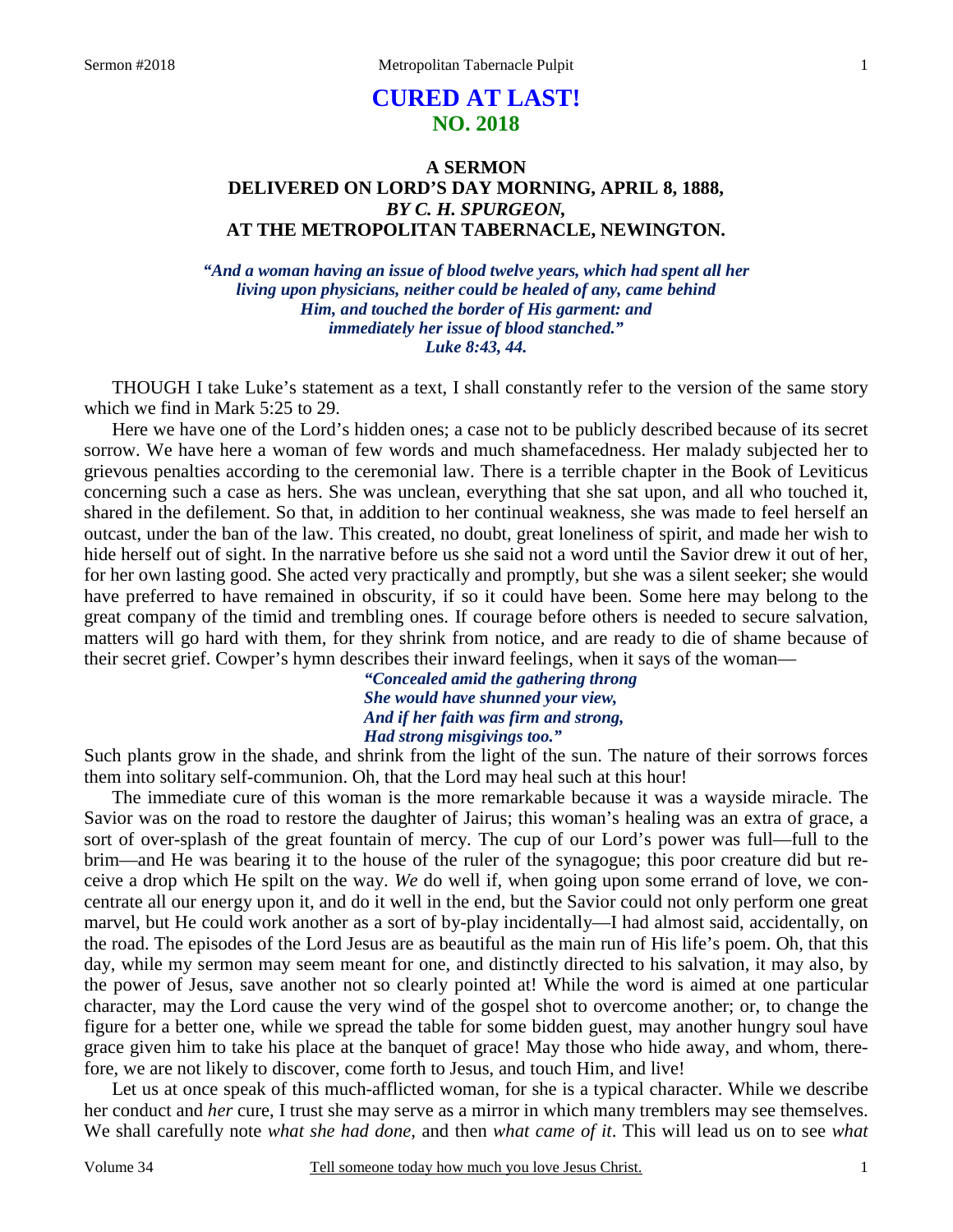*she did at last,* and *what we also should do.* May the Holy Spirit make this a very practical discourse by causing you to follow her till you gain the blessing as she did! The preacher is very weak, and may the Lord, for this very reason, work by him to your salvation.

Consider, therefore, concerning this woman, WHAT SHE HAD DONE. She had been literally dying for twelve years. What had she been doing? Had she resigned herself to her fate, or treated her malady as a small matter? Far from it. Her conduct is highly instructive.

First, *she had resolved not to die if a cure could be had*. She was evidently a woman of great determination and hopefulness. She knew that this disease of hers would cause her life to ebb away, and bring her to the grave, but she said within herself, "I will have a struggle for it. If there is a possibility of removing this plague it shall be removed, let it cost me what it may of pain or payment." Oh, what a blessing it would be if unsaved ones here would say each one for himself, "I am a lost soul, but if a lost soul can be saved, I will be saved. I am guilty, but if guilt can be washed away, mine shall be washed away. I have a hard heart, and I know it, but if a heart of stone can be turned into a heart of flesh, I long to have it so, and I will never rest until this gracious work is worked in me!" Alas, it is not so with many! Indifference is the rule; indifference about their immortal souls! Many are sick with dire spiritual disease, but they make no resolve to have it cured, they trifle with sin, and death, and heaven, and hell.

Insensibility has seized upon many, and a proud conceit; they are full of sin, and yet they talk of selfrighteousness. They are weak, and can do nothing, yet they boast of their ability. They are not conscious of their true condition, and hence they have no mind to seek a cure. How should they desire healing when they do not believe that they are diseased? How sad that beneath the ruddy cheek of morality there should lurk the fatal consumption of enmity to God! How horrible to be fair without and leprous within! Are there not many who can talk freely about religion, and seem as if they were right with God, and yet in the secret of their hearts they are the victims of an insincerity, and a want of truth, which fatally undermines the life of their profession? They are not what they seem to be; a secret sin drains away the lifeblood of their religion. May the Holy Spirit show every unregenerate person the fatal nature of his soul's disease, for this, I trust, would lead to the making of a firm resolve to find salvation, if salvation is to be had.

No doubt some are held back from such action by the freezing power of despair. They have reached the conclusion that there is no hope for them. The promises of the gospel they regard as the voice of God to others, but as having no cheering word for them. One might suppose that they had searched the book of life, and had made sure that their names were not written there; they act as if their death warrant had been signed. They cannot believe in the possibility of their becoming partakers of everlasting life. They are under a destroying delusion, which leads them to abandon hope. None are more presumptuous than the despairing. When men have no hope, they soon have no fear. Is not this a dreadful thing? May the Lord save you from such a condition! Despair of God's mercy is an unreasonable thing; if you think you have grounds for it, the lying spirit must have suggested them to you. Holy Scripture contains no justification for hopelessness. No mortal has a just pretense to perish in despair. Neither the nature of God, nor the gospel of God, nor the Christ of God, warrant despair. Multitudes of texts encourage hope, but no one Scripture, rightly understood, permits a doubt of the mercy of God. "All manner of sin and blasphemy shall be forgiven unto men." Jesus, the great Healer, is never baffled by any disease of human nature; he can cast out a legion of devils, and raise the dead. Oh that I could whisper hope into the dull ear of yonder mourner! Oh that I could drop a rousing thought into the sullen heart of the selfcondemned! How glad should I be! My poor desponding friend, I would gladly see your chains snapped, your fetters broken off! Oh that the Spirit of God would cause you, like this woman, to resolve that if there is healing for your soul you will have it!

Alas! Many have never come to this gracious resolution, because they cherish a vain hope, and are misled by an idle dream. They fancy that salvation will come to them without their seeking it. Certainly, they have no right to expect such a thing. It is true that our Lord is found of them that sought Him not, but that is an act of His own sovereignty, and is not a rule for our procedure. The plain directions of the gospel are, "Seek the Lord while He may be found; call upon Him while He is near." How dare they set these gracious words aside? They fancy that they may wake up, one of these fine days, and find them-

2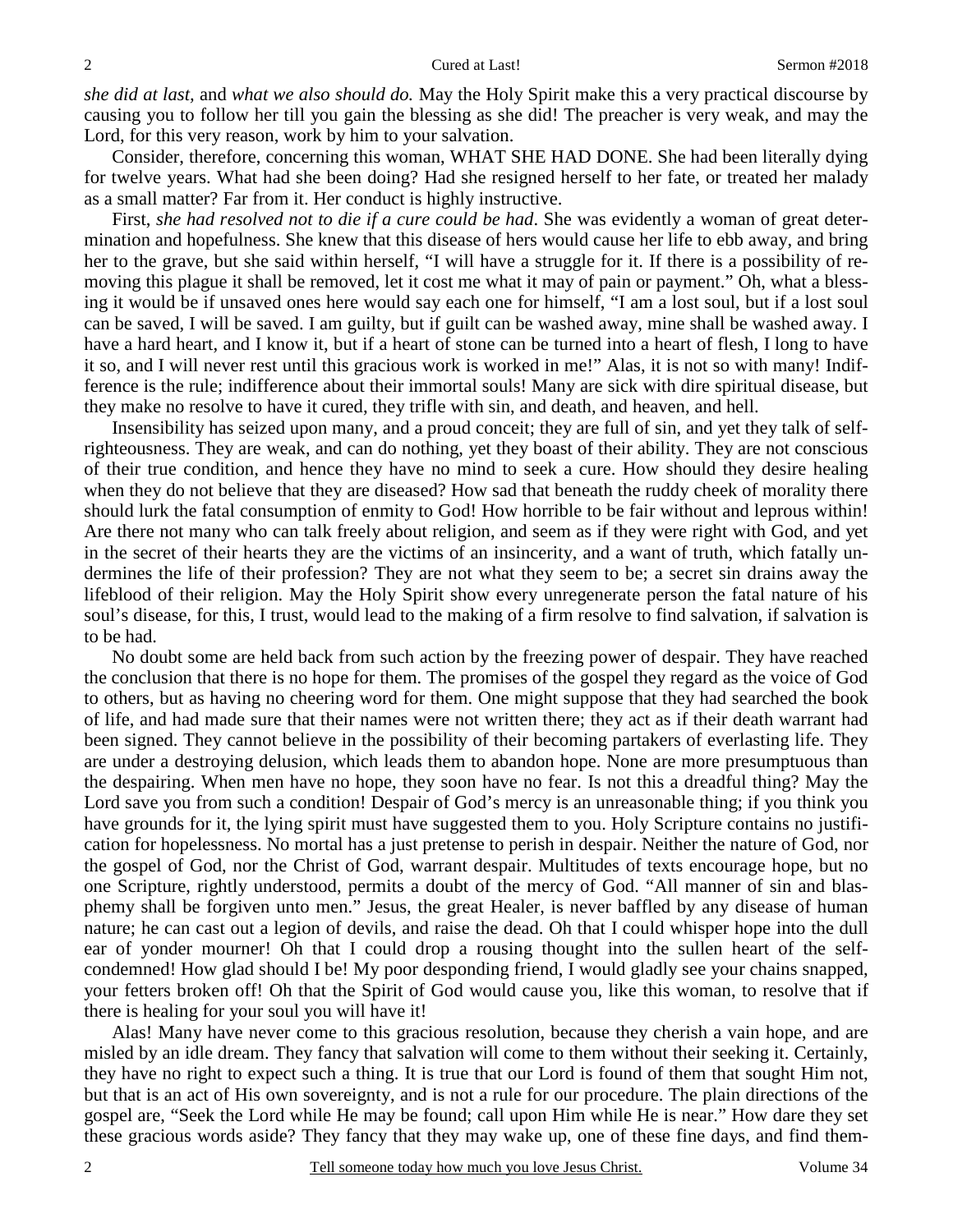selves saved. Alas! It is more likely to happen to them, as the rich man in the parable, "In hell he lifted up his eyes, being in torments." God grant that none of you may trifle your souls into such misery! Some fancy that in the matter of death, they may cry, "God be merciful to me a sinner," and so may leap into salvation. It seems to them a very slight business to be reconciled to God. They imagine that they can be converted just when they will, and so they put it off from day to day, as if it were of no more consequence than going to shop to buy a coat or a gown. Believe me, the Word of God does not set forth the matter in this way. It tells us that even the righteous scarcely are saved, and it rouses us to strive to enter in at the strait gate. God save you from every false confidence which would prevent your being in earnest about the healing of your souls. Spiritually, your case is as desperate as that of the poor woman now before us. May the Lord sweetly constrain you to feel that you must be healed and that you cannot afford to put off the blessed day! If beneath the firmament of heaven there is healing for a sin-sick soul, seek it till you find it. When the Lord brings you to this resolve by His good Spirit, you will not be far from the kingdom of heaven.

Let us next note, that *this woman having made her resolve, adopted the likeliest means she could think of.* Physicians are men set apart on purpose to deal with human maladies; therefore she went to the physicians. What better could she do? Though she failed, yet she did what seemed most likely to succeed. Now, when a soul is resolved to find salvation, it is most fit and proper that it should use every likely means for the finding of salvation. Oh, that they were wise enough to hear the gospel, and to come at once to Jesus, but often they make grave mistakes. This woman went to gentlemen who were supposed to understand the science of medicine. Was it not natural that she should look for help to their superior wisdom? She cannot be blamed for looking to the men of light and leading. Many, in these days, do the same thing. They hear of the new discoveries of professedly cultured men, and hear their talk about the littleness of sin, and the larger hope, and the non-necessity of the new birth. Poor deceived creatures! They find in the long run that nothing comes of it, for the wisdom of man is nothing but pretentious folly. The world by wisdom knows neither God nor His salvation. Many there are who know all less of the saving truth because they know so much of what human fancy has devised, and human search discovered. We cannot blame the woman that, being a simple soul, and anxious for healing, she went to those first who were thought to know most. Let us not, with Christ so near, go roundabout as she did, but let us touch our Lord at once.

No doubt the sufferer also tried men who had diplomas, or were otherwise authorized to act as physicians. How can you blame her for going to those who were in the succession, and had the official stamp? Many sin-sick souls nowadays are, at first, very hopeful that the ordained clergy can benefit them by their duly performed services and duly administered sacraments. At least, good men, eminent in the church, may be looked to for aid; surely these know how to deal with souls! Alas! It is vain to look to men at all, and foolish to depend on official dignity, or special repute. Some teachers do not know much about their own souls, and therefore know less about the souls of others. Vain is the help of man, be the man who he may. Whatever his popularity, learning, or eloquence, if you seek him for his prayers, or his teachings, as able to save you, you will certainly seek in vain; as this poor woman did. She is not to be blamed, but to be commended, that she did what seemed best to her, according to her light, but you are warned; go not, therefore, to men.

No doubt she met with some who boasted that they could heal her complaint at once. They began by saying, "You have tried So-and-So, but he is a mere quack, mine is a scientific remedy. You have used a medicine which I could have told you would be worthless, but I have the secret. Put yourself absolutely into my hands, and the thing is done. I have healed many that have been given up by all the faculty. Follow my orders, and you will be restored." Sick persons are so eager to recover that they readily take the bait which is offered them by brazen impudence. An oily tongue and a bland manner, backed with unblushing assurance, are sure to win their way with one who is anxious to gain that which is offered. Ah, me! "All is not gold that glitters," and all the professions which are made of helping sin-sick souls are not true professions. Many pretenders to new revelations are abroad, but they are physicians of no value. There is no balm in Gilead; there is no physician there; if there had been, the hurt of the daughter of my people had long ago been healed. There is no medicine beneath the sky that can stay the palpitations of a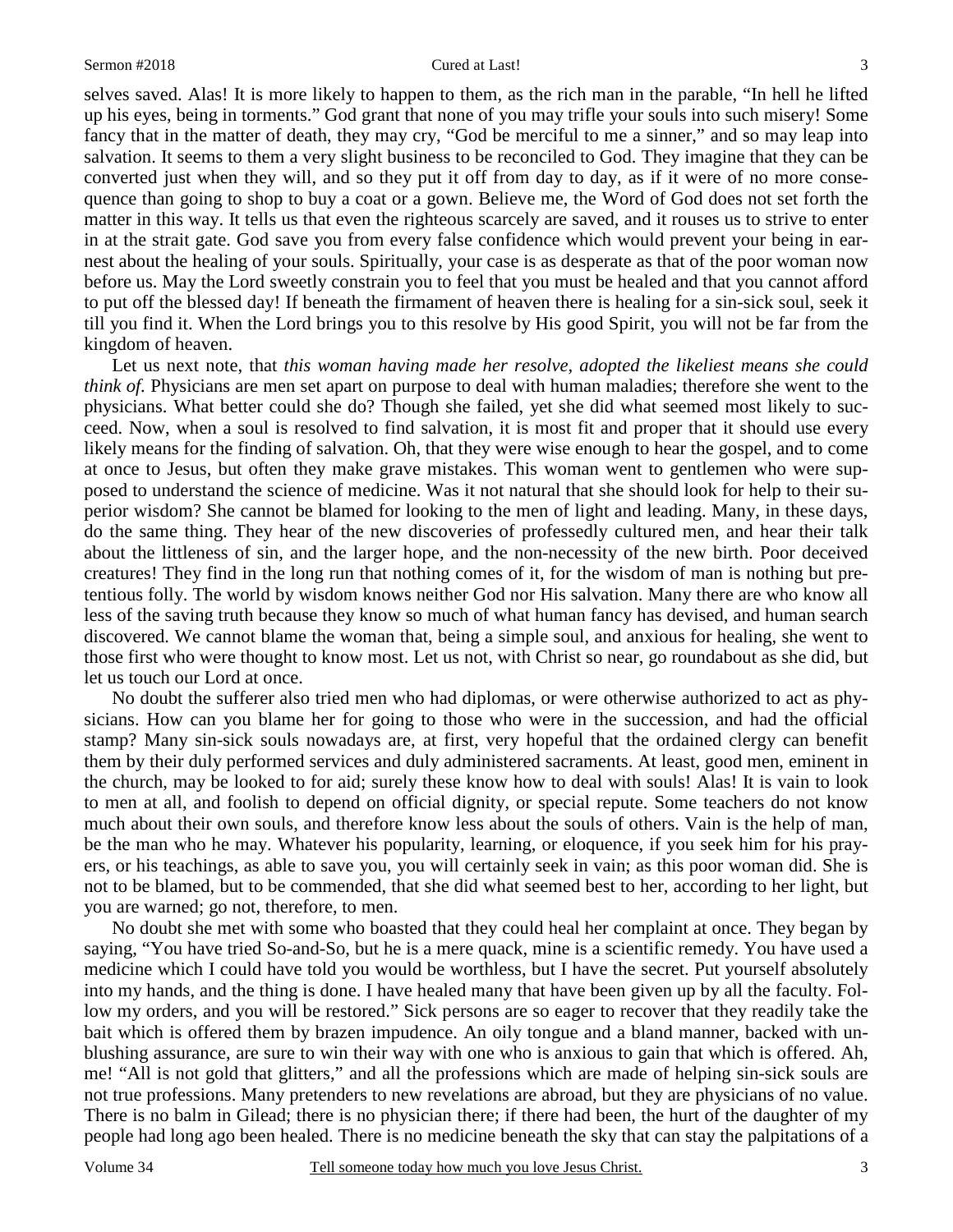heart which dreads the judgment to come. No earthly surgery can take away the load of sin from the conscience. No hand of priest or presbyter, prophet or philosopher, can cleanse the leprosy of guilt. The finger of God is wanted here. There is one Heal-all, one divine *Catholicon,* and only one. Happy is he that has received this infallible balm from Jehovah Rophi—the Lord that heals. Yet we marvel not that when souls are pressed down with a sense of guilt, they try anything and everything which offers even a faint hope of relief. I could wish that all my hearers had an intense zeal to find salvation, for even if it led them into passing mistakes, yet, under God's blessing, they would find their way out of them, and end by glorifying the grace of our Lord Jesus Christ, which never fails.

*This woman, in the next place,* having resolved not to die if a cure could be had, and having adopted the likeliest means, *persevered in the use of those means*. No doubt she tried many, and even opposite, remedies. One doctor said, "You had better go to the warm baths of the lake of Tiberius; such bathing will be comforting and helpful." She grew worse at the warm bath, and went to another physician who said, "You were wrongly treated; you need bracing up in the cold baths of the Jordan." Thus she went from vanity to vanity, to find both of them useless. An eminent practitioner assured her that she needed an internal remedy, and he alone could give her an infallible receipt. This, however, was of no use to her, and she went to another, who said that an external application should be tried, such as Isaiah's lump of figs. What perseverance that woman must have had! I am not going to say anything about our doctors nowadays, no doubt they are the most learned and skillful that can be, but in earlier times surgery was murderous, and medicines were poisonous. Many of the prescriptions of those days are sickening, and yet ridiculous. I read yesterday a prescription, of our Savior's time, warranted to cure many diseases, which consisted of grasshopper's eggs. These were supposed to exercise a marvelous influence, but they are no longer in the list of medicines. The tooth of a fox was said to possess special powers, but I noticed that one of the chief drugs of all, the most expensive, but the surest in its action, was a nail from the finger of a man who had been hanged. It was important that he should have been hanged; another fingernail might have had no efficacy. Poor creatures were made to suffer most painfully by cruel medicines, which were far worse than the disease. As for surgical operations, if they had been designed to kill, they were certainly admirably arranged for their purpose. The wonder is that for twelve years poor human nature could stand out, not against the disease, but against the doctors. Brethren, the case is much the same spiritually. How many under their burden of sin go first to one, and then to another; practice this, and agonize after that, and pine for the other, perseveringly, and still without avail! Travel as fast as you may in a wrong direction, you will not reach the place you seek. Vain are all things save Jesus our Lord.

Have you been to Doctor Ceremony? He is, at this time, the fashionable doctor. Has he told you that you must attend to forms and rules? Has he prescribed you so many prayers, and so many services? Ah! Many go to him, and they persevere in a round of religious observances, but these yield no lasting ease to the conscience. Have you tried Doctor Morality? He has a large practice, and is a fine old Jewish physician. "Be good in outward character," says he, "and it will work inwardly, and cleanse the heart." A great many persons are supposed to have been cured by him and by his assistant, Doctor Civility, who is nearly as clever as his master, but I have it on good evidence that neither of them apart, nor even the two together, could ever deal with an inward disease. Do what you may, your own doings will not stanch the wounds of a bleeding heart. Doctor Mortification has also a select practice, but men are not saved by denying themselves until they first deny their self-righteousness. Doctor Excitement has many patients, but his cures seldom outlive the sunset. Doctor Feeling is much sought after by tender spirits; these try to feel sorrow and remorse, but, indeed, the way of cure does not lie in that quarter. Let everything be done that can be done apart from our blessed Lord Jesus Christ, and the sick soul will be nothing bettered. You may try human remedies for the space of a lifetime, but sin will remain in power, guilt will cling to the conscience, and the heart will abide as hard as ever.

But this woman not only thus tried the most likely means and persevered in the use of them, but *she also spent all her substance over it.* That was perhaps the chief thing in ancient surgery!—this golden ointment which did good to the physician, whatever became of the patient. The most important point was to pay the doctor. This woman's living was wasting away as well as her life. She continued to pay,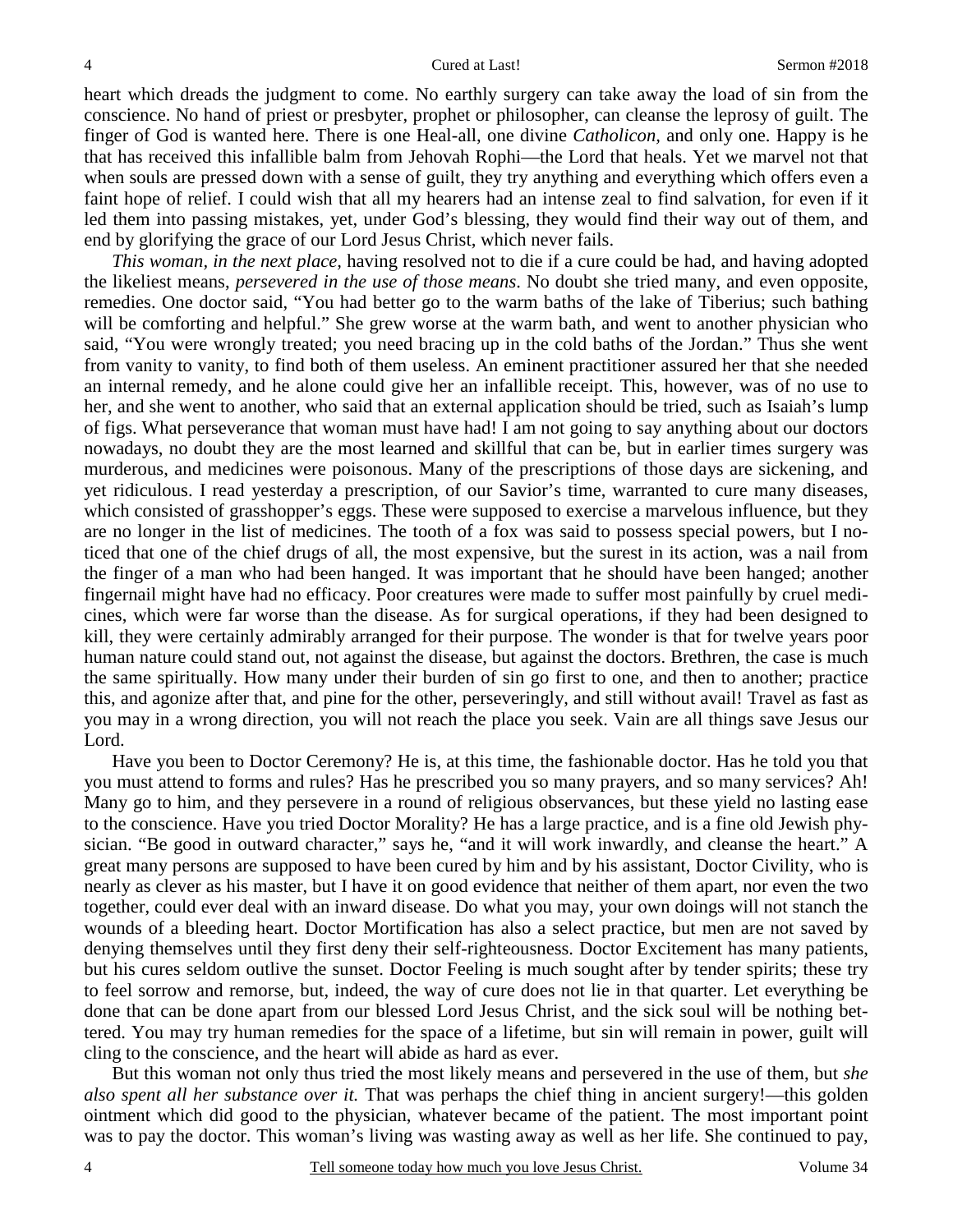and to pay, and to pay, but she received no benefit from it at all; say, rather, that she suffered more than she would have done had she kept her gold. Thus do men waste their thought, their care, their prayer, their agony over that which is as nothing; they spend their money for that which is not bread. At last she came to her last shekel. In the end there was an end to her means, but so long as the silver lasted, she lavished it out of the bag. What would not a man give to be saved? I never wonder that dying men give their estates to priests in the hope that they can save their souls. If gold could purchase pardon, who would withhold it? Health of body, if it could be purchased with gold, would be cheap at any price, but health of soul, holiness of character, acceptance with God, assurance of heaven—these would be cheap if we counted out worlds as poor men pay down their pence for bread. There are men so mean that they would not part with a pound for a place in Paradise, but if these once knew their true condition, they would alter their minds. The price of wisdom is above rubies. If we had mines of gold, we might profitably barter them for the salvation of our souls.

Beloved, you see where this woman was. She was in downright, desperate earnest to have her mortal malady healed, and so she spared neither her labor nor her living. In this we may wisely imitate her.

**II.** We have seen what the woman had done. Now let us think of WHAT HAD COME OF IT. We are told that she had suffered many things of many physicians. That was her sole reward for trusting and spending; she had not been relieved, much less healed, but *she had suffered*. She had endured much additional suffering through seeking a cure. That is the case with you who have not come to Christ, but, being under a sense of sin, have sought relief apart from Him. All that you do apart from Jesus, in order to win salvation, will only cause you increased suffering. You have tried to save yourself by prayers; your prayers have turned your thoughts upon your sin and its punishment, and thus you have become more wretched than before. You have attended to ceremonies, and if you have used them sincerely, they have worked in you a solemn sense of the holiness of God, and of your own distance from Him, and this, though very proper, has only increased your sorrow. You have been trying to feel good, and to do good, that so you may be good, but the very effort has made you feel how far off you are from the goodness you so much desire. Your self-denial has excited cravings after evil, and your mortifications have given new life to your pride. Efforts after salvation made in your own strength act like the struggles of a drowning man, which sink the more surely. As the fruit of your desperate efforts, you have suffered all the more. In the end, I trust this may work for your good, but up till now it has served no healing purpose; you are now at death's door, and all your praying, weeping, church-going, chapel-going, and sacrament-taking, do not help you one bit.

There has been this peculiarly poignant pang about it all, that you are *nothing bettered*. Cheerily did you hope, but cruelly are you disappointed. You cried, "I have it this time," but the bubble vanished as you grasped it. The evil of your nature, when repressed in one place, broke out in another. You dealt with the symptoms of your disease, but you did not cut off the root of the mischief; it only showed itself in another form, but it never went away. You gave up one sin only to fall into another; you watched at the front entrance, and the thief stole in at the back door. Up till now, O soul, you have not come to Jesus, and after all your goings elsewhere, you are nothing bettered!

And now, perhaps, this morning you are saying, "What can I do? What shall I do?" I will tell you. You can do nothing except what this woman ultimately did, of which I will speak by and by. You are now brought to this extremity—that you are without strength, without merit, without power, and you must look out of yourself to another, who has strength and merit, and can save you. God grant that you may look to that glorious One before this service is over!

We read of this woman, that though she suffered much, she was nothing better, but *rather grew worse.* No better after twelve years of medicine? She went to the Egyptian doctor, and he promised her health in three months. She was worse. She tried the Syrian doctor; he was a man who had great knowledge of the occult sciences, and was not ashamed to practice enchantments. She was bitterly disappointed to find herself decidedly weaker. Then she heard of a Greek practitioner, who would cure her, presto! in an instant. She paid her remaining money, but she still went backward. She bought disappointment very dearly. Friend, is this your condition? You are anxious to be right, and, therefore, you are earnest in every effort to save yourself, but still you are nothing bettered. You climb a treadmill, and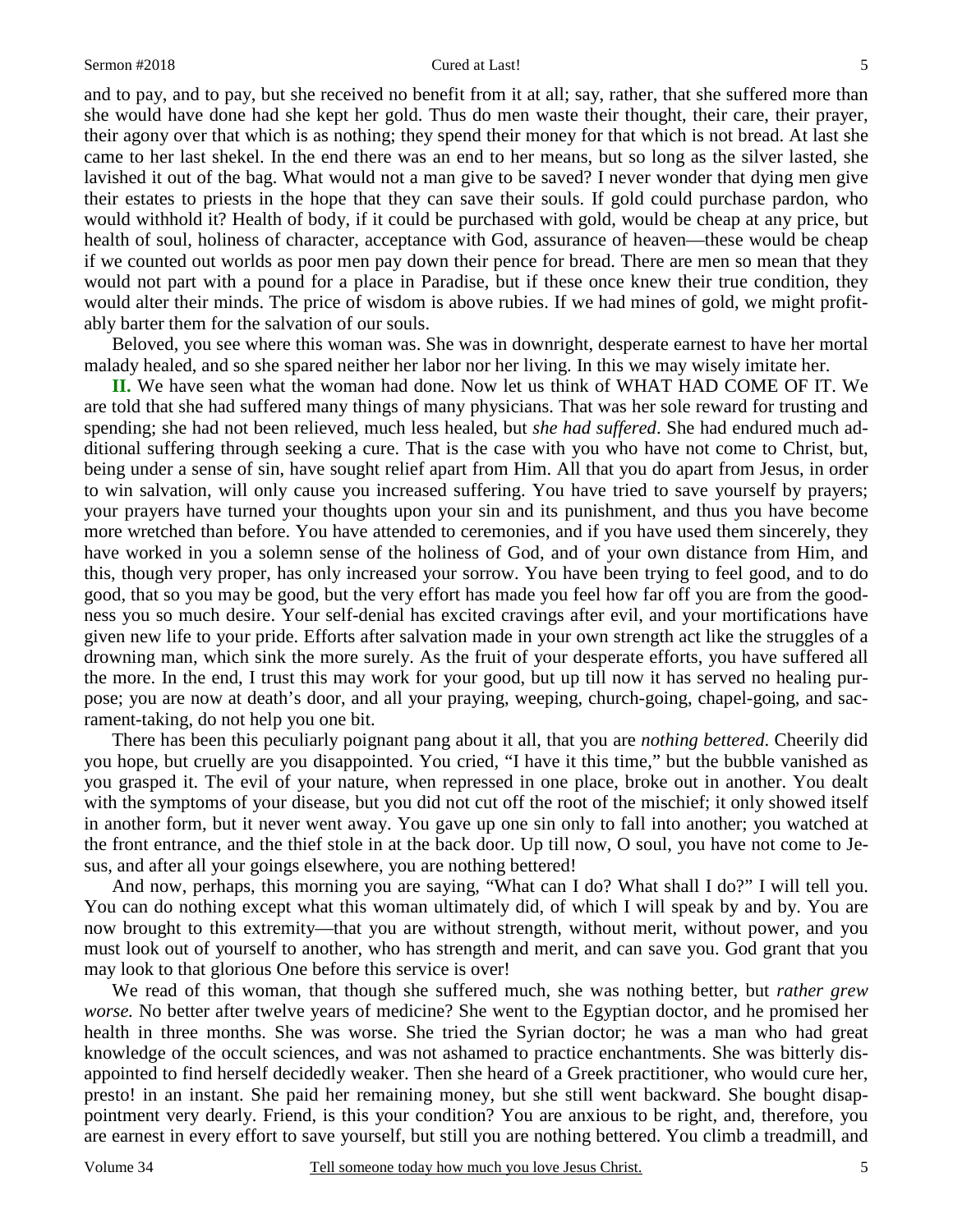are no higher after all your climbing. You drift down the river with one tide, and you float up again when it turns. Night after night you pull up in the same old creek that you started from. Oh, pitiful condition! Getting grey, too; becoming quite the old gentleman, and yet no nearer eternal life than when, as a lad, you used to attend the house of God, and wish to become a child of God. Nothing bettered? No; she grew worse? Fresh mischief had developed; other diseases fed upon her weakness; she was more emaciated, more lifeless than ever. Sad result of so much perseverance! And is not that the case with some of you who are in earnest, but are not enlightened? You are working, and growing poorer as you work. There is not about you so much as there used to be of good feeling, or sincere desire, or prayerfulness, or love for the Bible, or care to hear the gospel. You are becoming more careless, more dubious than you once were. You have lost much of you former sensitiveness. You are doing certain things now that would have startled you years ago, and you are leaving certain matters undone which once you would have thought essential. Evidently you are caught in the current, and are nearing the waterfall. The Lord deliver you!

This is a sad, sad case! As a climax of it all, the heroine of our story had now *spent all that she had*. She could not go now to the Egyptian doctor, or to the Syrian doctor, or to the Hebrew doctor, or to the Roman doctor, or to the Greek doctor. No; now she must do without their flattering unction in the future. As for those famous medicines which raised her hopes, she can buy no more of such costly inventions. This was, perhaps, her bitterest grief; but let me whisper it in your ear—this was the best thing that had yet happened to her; and I am praying that it may happen to some of you. At the bottom of your purse I trust you will find wisdom. When we come to the end of self we come to the beginning of Christ. That last shekel binds us to the pretenders, but absolute bankruptcy sets us free to go to Him who heals diseases without money and without price. Glad enough am I when I meet with a man who is starved out of self-sufficiency. Welcome, brother! Now you are ready for Jesus. When all your own virtue has gone out of you, then shall you seek and find that virtue which goes out of Him.

**III.** This brings to our notice, in the third place, WHAT THIS WOMAN DID AT LAST. Weaker and weaker had she become, and her purse had become lighter and lighter. She hears of Jesus of Nazareth, a man sent of God who is healing sick folk of all sorts. She hears attentively; she puts the stories together that she hears; she believes them; they have the likeness of truth about them. "Oh," says she, "there is yet another opportunity for me. I will get in the crowd, and if I can only touch the bit of blue which he wears as the border of his garment, I shall be made whole." Splendid faith! It was thought much of in her own day, and we may still more highly prize it now that faith has grown so rare.

Note well *she resolved to trust in Jesus in sheer despair of doing anything else*. My dear friend, I do not know where you are sitting this morning in this great congregation—I almost wish I did, that I might come up to you and say to you personally, "Try Jesus Christ, trust Him, and see whether He will not save you. Every other door is evidently shut; why not enter by Christ the door? There is no other life buoy; lay hold on this! Say with our poet—

> *"I can but perish if I go; I am resolved to try; For if I stay away, I know I must forever die."*

Exercise the courage which is born of desperation. May God the Holy Spirit help you now to thrust forth your finger, and get into touch with Jesus! Say, "Yes, I freely accept Christ. By God's grace, I will have Him to be my only hope. I will have Him now." Be driven to Jesus by force of circumstances. Since there is no other port, O weather-beaten boat, make for this one! Wanderer, here is a refuge! Turn in here, for there is no other shelter.

After all, *this was the simplest and easiest thing that she could do*. Touch Jesus. Put out your finger, and touch the hem of His garment. The prescriptions she had purchased were long, but this was short enough. The operations performed upon her had been intricate, but this was simplicity itself. The suffering she had endured had complicated her case, but this was as plain as a walking stick. "Touch with your finger the hem of His garment; that is all." O my hearer, you have tried many things, great things, and hard things, and painful things; why not try this simple matter of faith? Believe in the Lord Jesus Christ,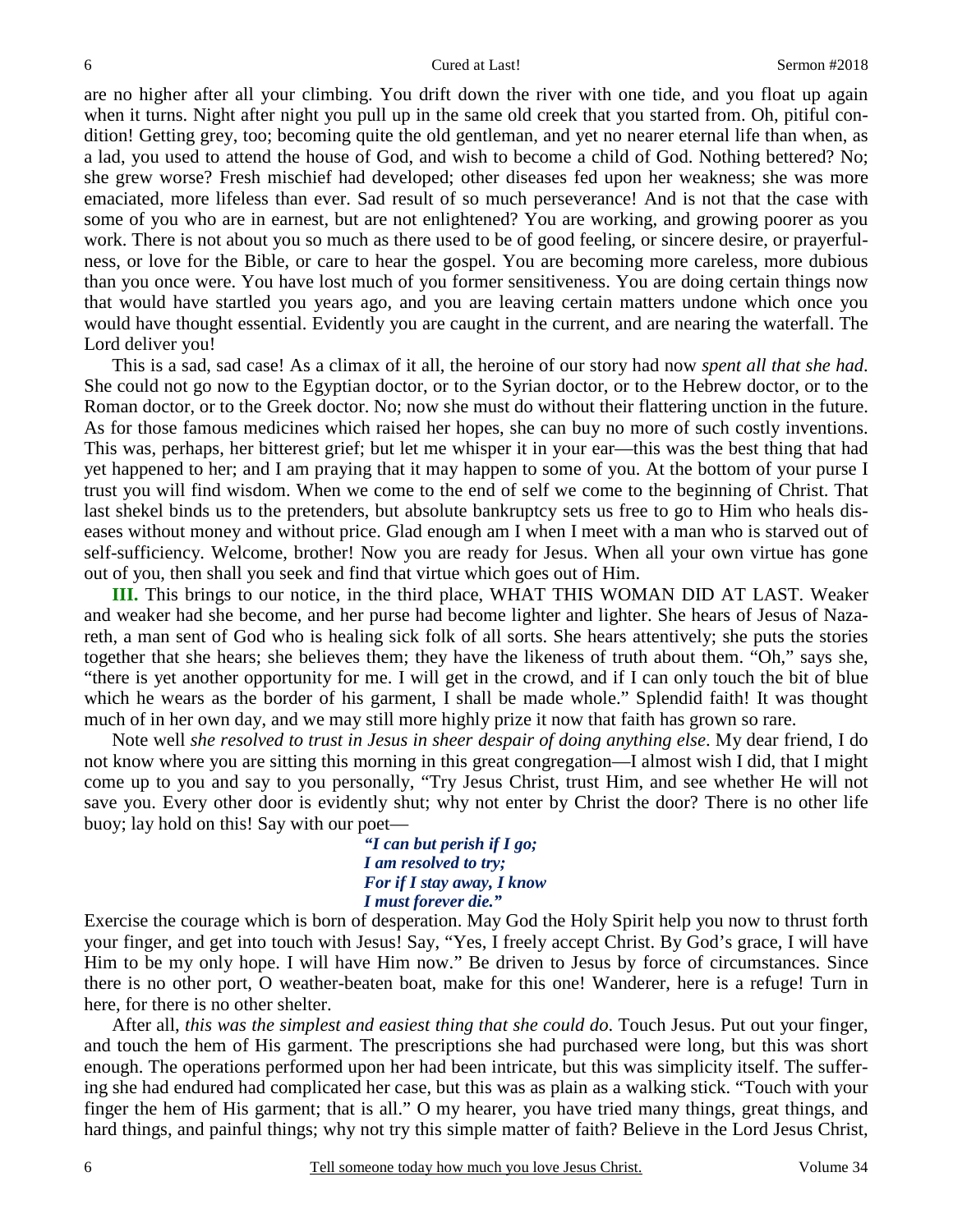and you shall be saved. Trust Jesus to cleanse you, and He will do it. Put yourself into your Savior's hands once for all, and He will save you.

Not only was this the simplest and easiest thing for the poor afflicted one, but certainly *it was the freest and most gracious.* There was not a penny to pay. Nobody stood at the door of the consulting room to take her guinea, and the good physician did not even give a hint that He expected a reward. The gifts of Jesus are free as the air. He healed this believing woman in the open street, in the midst of the crowd. She had felt that if she could but get into the throng, she would, by hook or by crook, get near enough to reach the hem of His garment, and then she would be healed. It is so this morning, dear hearer. Come, and receive grace freely. Bring no good works, no good words, no good feelings, no good resolves, as the price of pardon; come with an empty hand, and touch the Lord by faith. The good things which you desire, Jesus will give you as the result of His cure, but they cannot be the cause or the price of it. Accept His mercy as the gift of His love! Come empty-handed and receive! Come undeserving, and be favored! Only come into contact with Jesus, who is the fountain of life and health, and you shall be saved.

*This was the quietest thing for her to do*. She said nothing. She did not cry aloud like the blind men. She did not ask friends to look on, and see her make her venture. She kept her own counsel, and pushed into the press. In absolute silence, she took a stolen touch of the Lord's robe. O my hearer, you can be saved in silence. You have no need to speak to any person of your acquaintance, not even to mother or father. At this moment, while in the pew, believe and live. Nobody will know that you now are touching the Lord. In after days you will own your faith, but in the act itself you will be alone and unseen. Believe on Jesus. Trust yourself with Him. Have done with all other confidences, and say, "He is all my salvation." Take Jesus at once, if not with a hand's grasp, yet with a finger's touch. O you poor, timid, bashful creature, touch the Lord! Trust in His power to save. Do not let me tell you to do it in vain, but do it at once. May God's Spirit cause you to accept Jesus now!

This is *the only effectual thing*. Touch Jesus and salvation is yours at once. Simple as faith is, it is never-failing. A touch of the fringe of the Savior's garment sufficed; in a moment she felt in her body that she was healed of that plague. "It is twelve years ago," she said to herself, "since I felt like a living woman. I have been sinking in a constant death all this while, but now I feel my strength come back to me." Blessed be the name of the great Healer! She was exceeding glad. Tremble she did, lest it should turn out to be too good to be true, but she was most surely healed. O my dear hearer, do trust my Lord, for He will surely do for you that which none other can achieve. Leave feeling and working, and try faith in Jesus. May the Holy Spirit lead you to do so at once!

**IV.** And now, poor convicted sinner! Here comes the driving home of the nail. DO YOU AS THIS WOMAN DID. Ask nobody about it, but do it. She did not go to Peter, James, and John and say, "Good sirs, advise me." She did not beg from them an introduction to Jesus, but she went of her own accord, and tried for herself the virtue of a touch. You have had advising enough; now come to real work. There is too much tendency to console ourselves by conversations with godly men; let us get away from them, and speak to their Master. Talks in the inquiry room, and chats with Christian neighbors, are all very well, but one touch of Jesus will be infinitely better. I do not blame you for seeking religious advice; this may be a half-way house to call at, but do not make it the terminus. Press on till, by personal faith, you have laid hold on Jesus. Do not tell anybody what you are about to do. Wait till it is done. Another day you will be happy to tell the minister and God's people of what the Lord has done for you, but for the present, quietly believe in the Lamb of God which takes away the sin of the world.

Do not even ask yourself about it. If this poor woman had consulted with herself, she might never have ventured so near the holy One of God. So clearly shut out from society by the law of her people and her God, if she had given the matter a second thought, she might have abandoned the idea. Blessed was the impetuosity which thrust her into the crowd, and kept her head above the throng, and her face towards the Lord in the center of the press. She did not so much reason as dare. Do not ask yourself anything about it, but do it. Believe, and have done with it. Stop not to parley with your own unbelief, nor answer your rising doubts and fears, but at once, upon this instant, put out your finger, touch the hem of His garment, and see what will come of it. God help you to do so while I am speaking!